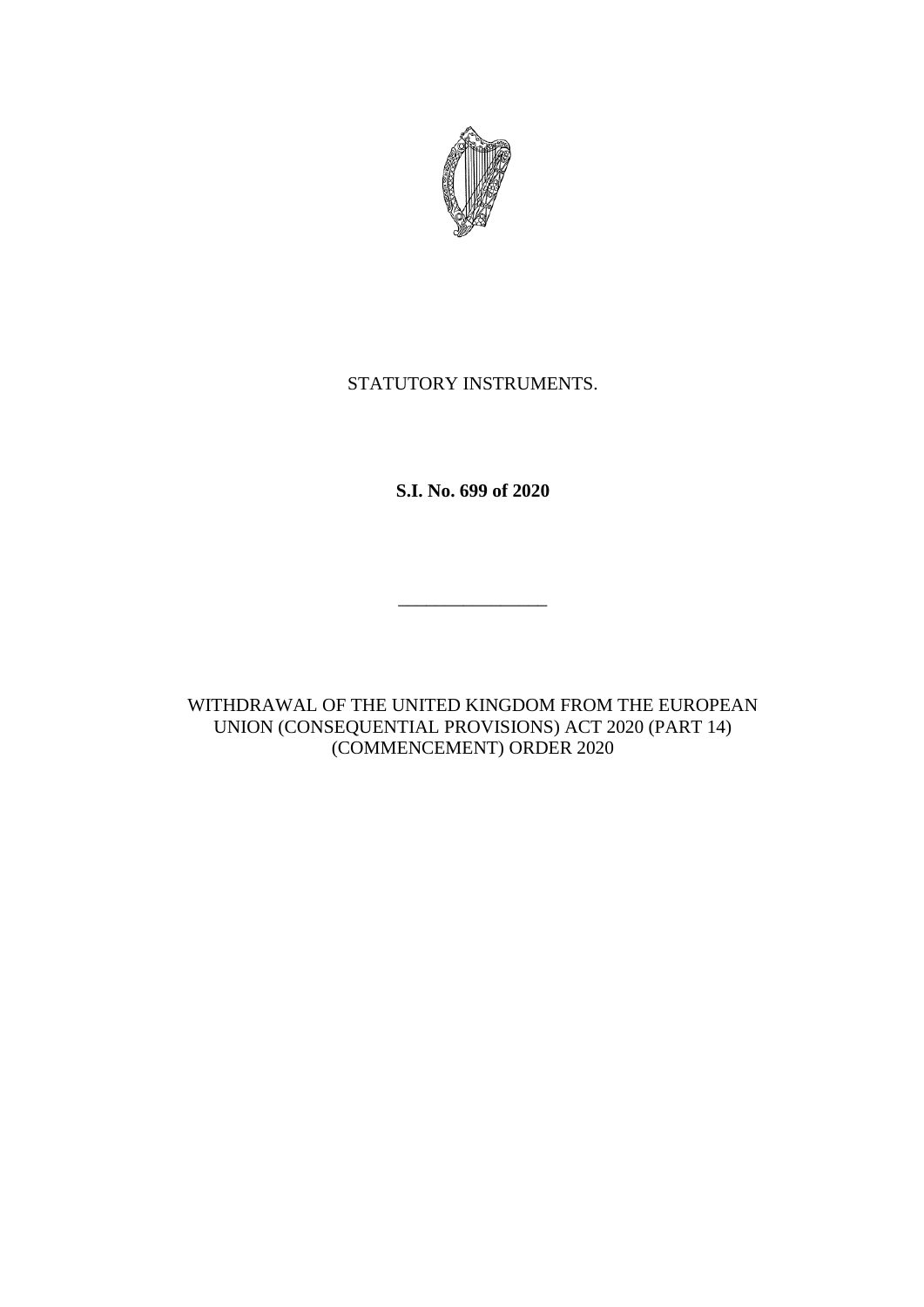#### S.I. No. 699 of 2020

## WITHDRAWAL OF THE UNITED KINGDOM FROM THE EUROPEAN UNION (CONSEQUENTIAL PROVISIONS) ACT 2020 (PART 14) (COMMENCEMENT) ORDER 2020

I, HEATHER HUMPHREYS, Minister for Social Protection, in exercise of the powers conferred on me by section 2(1)(h) of the Withdrawal of the United Kingdom from the European Union (Consequential Provisions) Act 2020 (No. 23 of 2020), hereby order as follows:

1. This Order may be cited as the Withdrawal of the United Kingdom from the European Union (Consequential Provisions) Act 2020 (Part 14)(Commencement) Order 2020.

2. The 30th day of December 2020 is appointed as the day on which sections 99 and 100 of the Withdrawal of the United Kingdom from the European Union (Consequential Provisions) Act 2020 (No. 23 of 2020) shall come into operation.

3. The 31st day of December 2020 at 11.00 p.m. is appointed as the day on which and the time at which Part 14 (except insofar as it is already in operation) of the Withdrawal of the United Kingdom from the European Union (Consequential Provisions) Act 2020 (No. 23 of 2020) shall come into operation.



GIVEN under my Official Seal, 22 December, 2020.

HEATHER HUMPHREYS, Minister for Social Protection.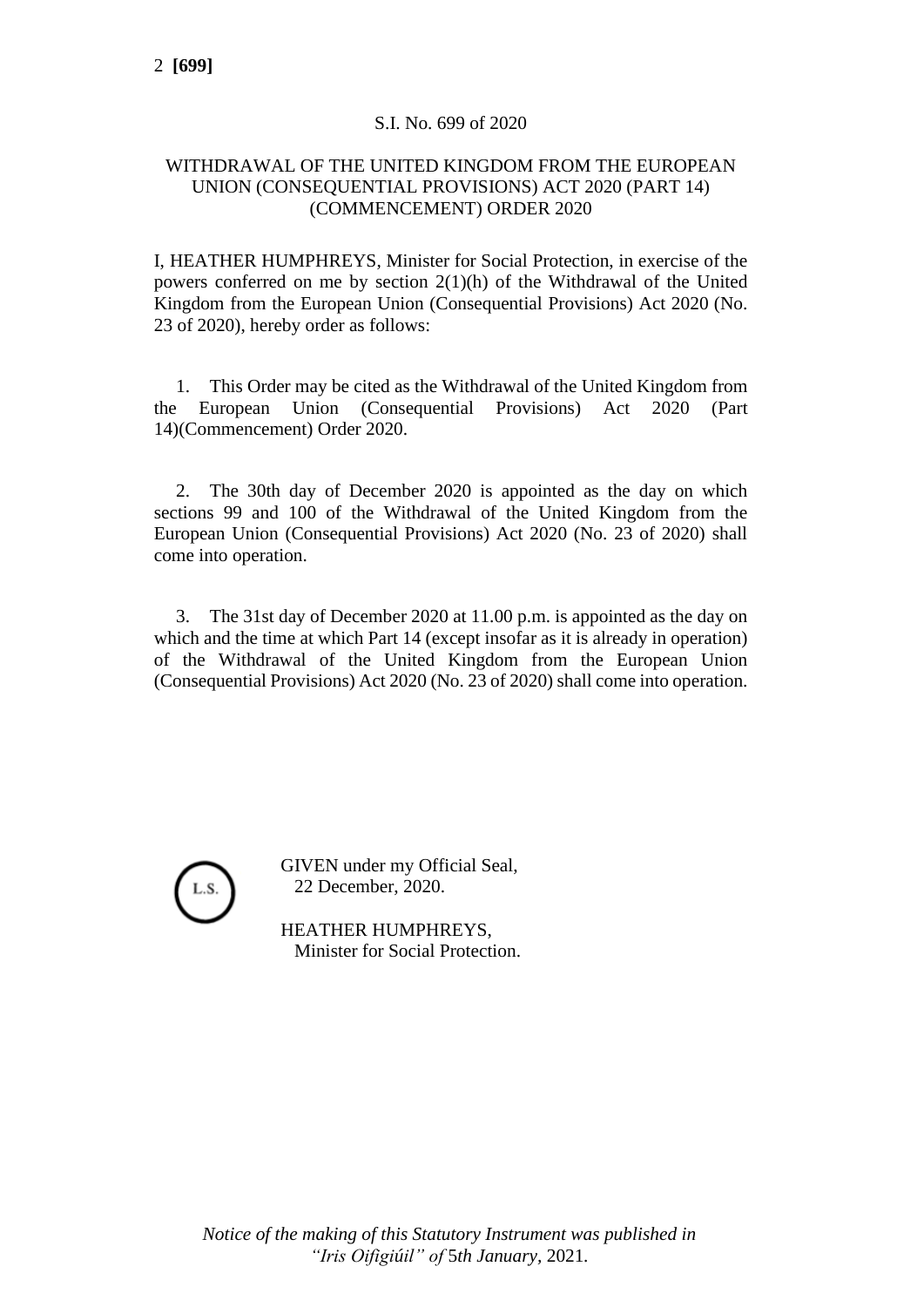#### EXPLANATORY NOTE

## (*This note is not part of the Instrument and does not purport to be a legal interpretation.*)

This Order provides for the commencement of Part 14 of the Withdrawal of the United Kingdom from the European Union (Consequential Provisions) Act 2020.

Part 14 amends the Social Welfare Consolidation Act 2005, concerning reciprocal arrangements with other States, the recovery of benefits and assistance, and provides for references to the United Kingdom, to ensure the continuation of existing arrangements.